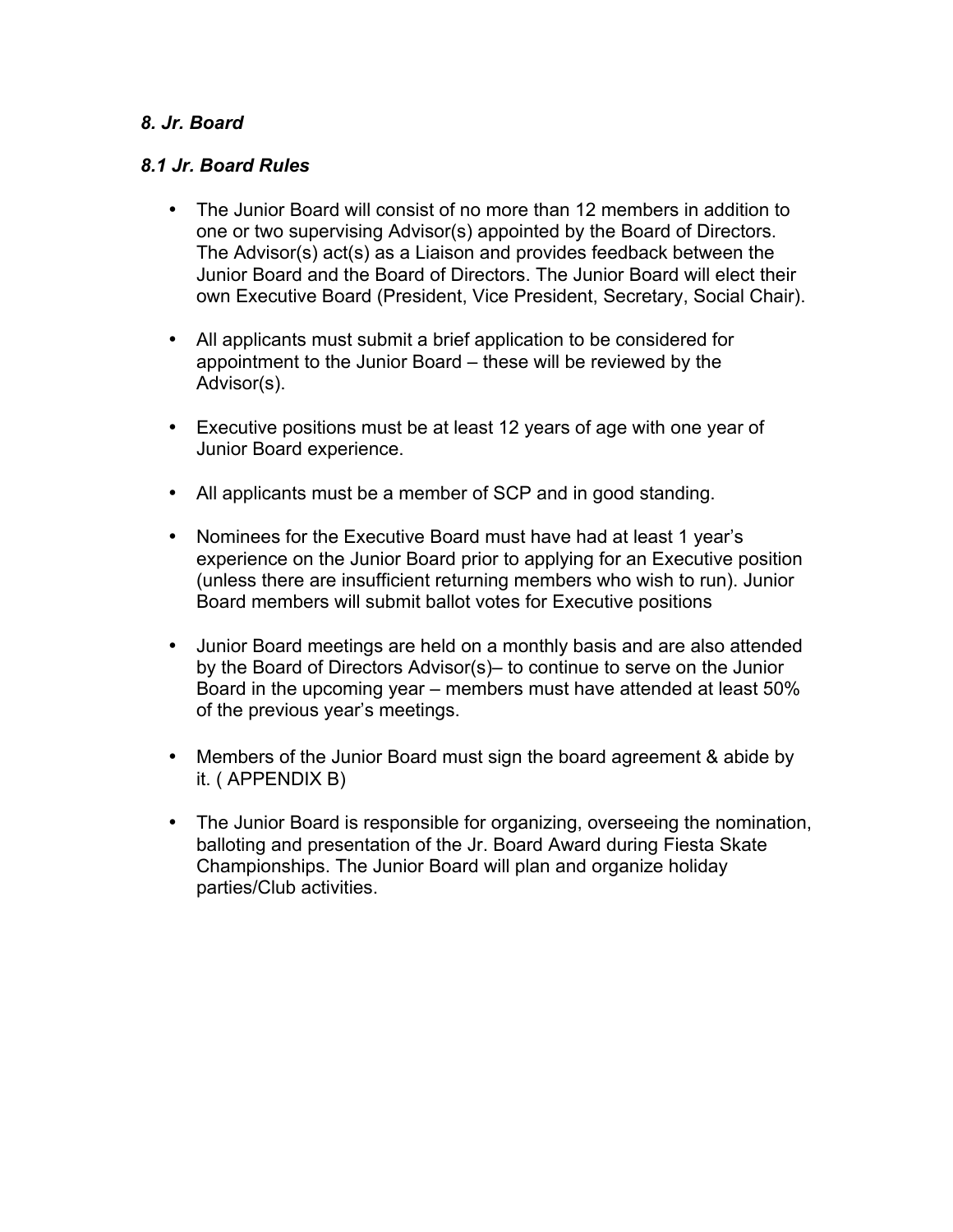# **APPENDIX B**

### **Jr. Board Agreement**

As a Jr. Board member of the club I am fully committed and dedicated to the mission and have pledged to carry out this mission. I understand that my duties and responsibilities include the following:

- 1. I promise to be fiscally responsible, with other Jr. Board members, for this organization. I will make myself aware and knowledgeable regarding our budget and finances and will take an active part in fundraising to meet the goals of our club.
- 2. I am responsible for knowing and overseeing the implementation of policies and programs. I accept the policies & procedures and operating principles. I understand that I am morally responsible for the health and wellbeing of this club.
- 3. I will actively engage in fund-raising for this organization. These may include individual solicitation, undertaking special events, and the like. I am making a good faith agreement to do my best to raise as much money as I can.
- 4. I will actively promote the club in a positive manner.
- 5. I promise to treat my fellow Jr. Board members and other club members with respect and when conflict occurs, I promise to respectively disagree and work for a compromise that is in the best interest of the club.
- 6. I will attend Jr. Board meetings and be available for phone consultation. If I am not able to meet my obligations as a Jr. Board member, I will offer my resignation.
- 7. In signing this document, I understand that no quotas are being set and that no rigid standards of measurement and achievement are being formed. Every Jr. Board member is making a statement of faith about every other Jr. Board member. We trust each other to carry out the above agreements to the best of our ability.

| Jr. Board Member:  | Date: |  |
|--------------------|-------|--|
| Jr. Board Advisor: | Date: |  |